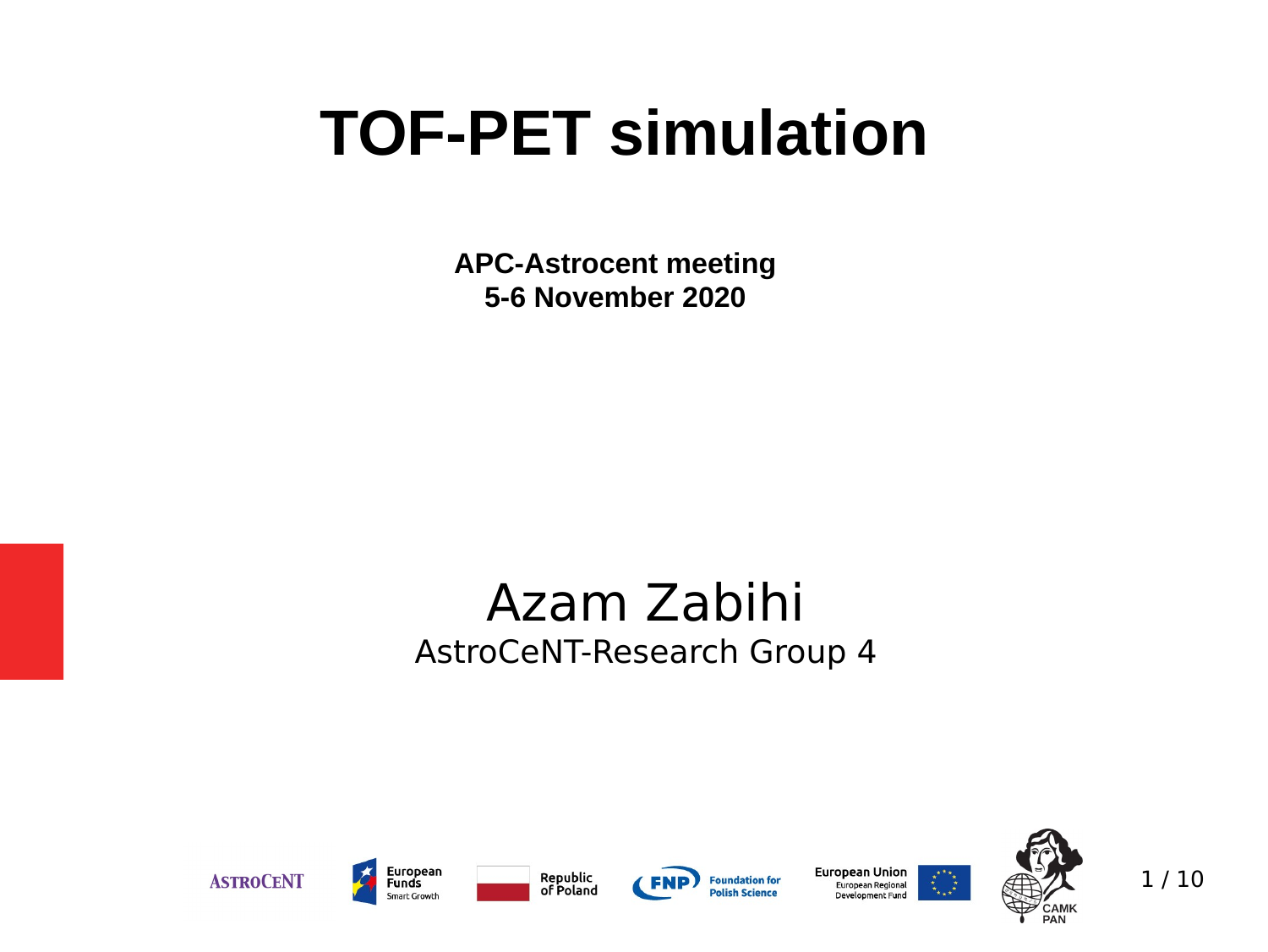### OUTLINE

- ➢ What is PET?
- $\triangleright$  How it Works?
- ➢ The Line Of Response (LOR)
- ➢ Field Of View (FOV)
- ➢ Limitations of Current PET Scanners
- ➢ Total-body TOF-PET Scanner
- ➢ The Critical Concepts
- ➢ Simulation Package Information
- ➢ NEMA Standards Simulation







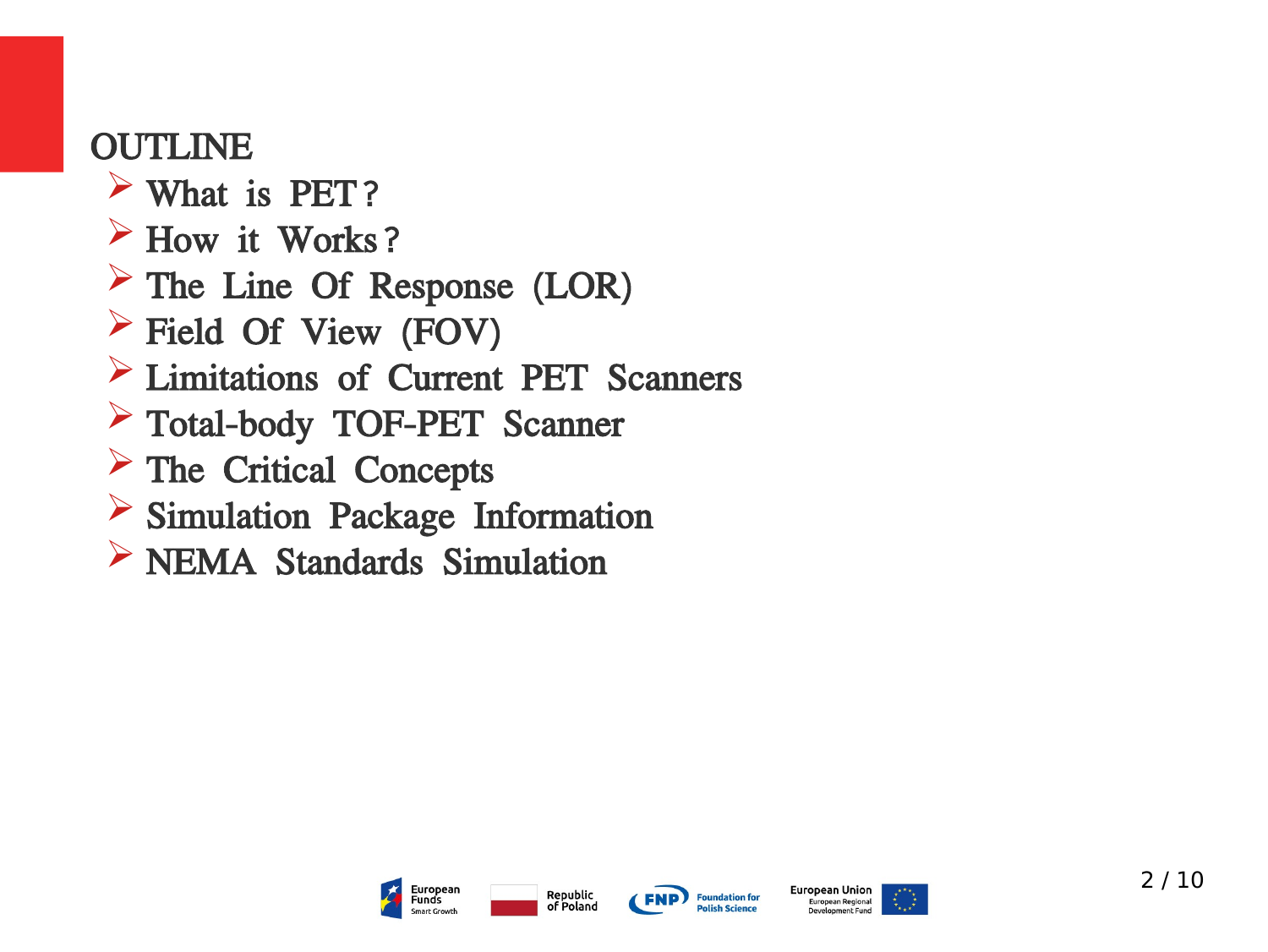### What is PET?

- $\triangleright$  Positron emission tomography (PET)
	- $\triangle$  **A powerful medical imaging method**
	- $\triangleq$  **Cancer screening**
	- $*$  **Provides molecular imaging of biological function instead of** anatomy
- $\triangleright$  New detectors using  $\overline{\textbf{L}}$  Time information to improve image quality **\*** Reduce the radiation dose inoculated to patients
- ➢ Ultra-low dose imaging techniques suitable for

Republic

of Poland

- **\*** Pregnant mothers
- *<u>*# Infants</u>
- *<u><b>* Children</u>
- $\ast$  **Anyone else who may be at high risk for exposure to** radiation





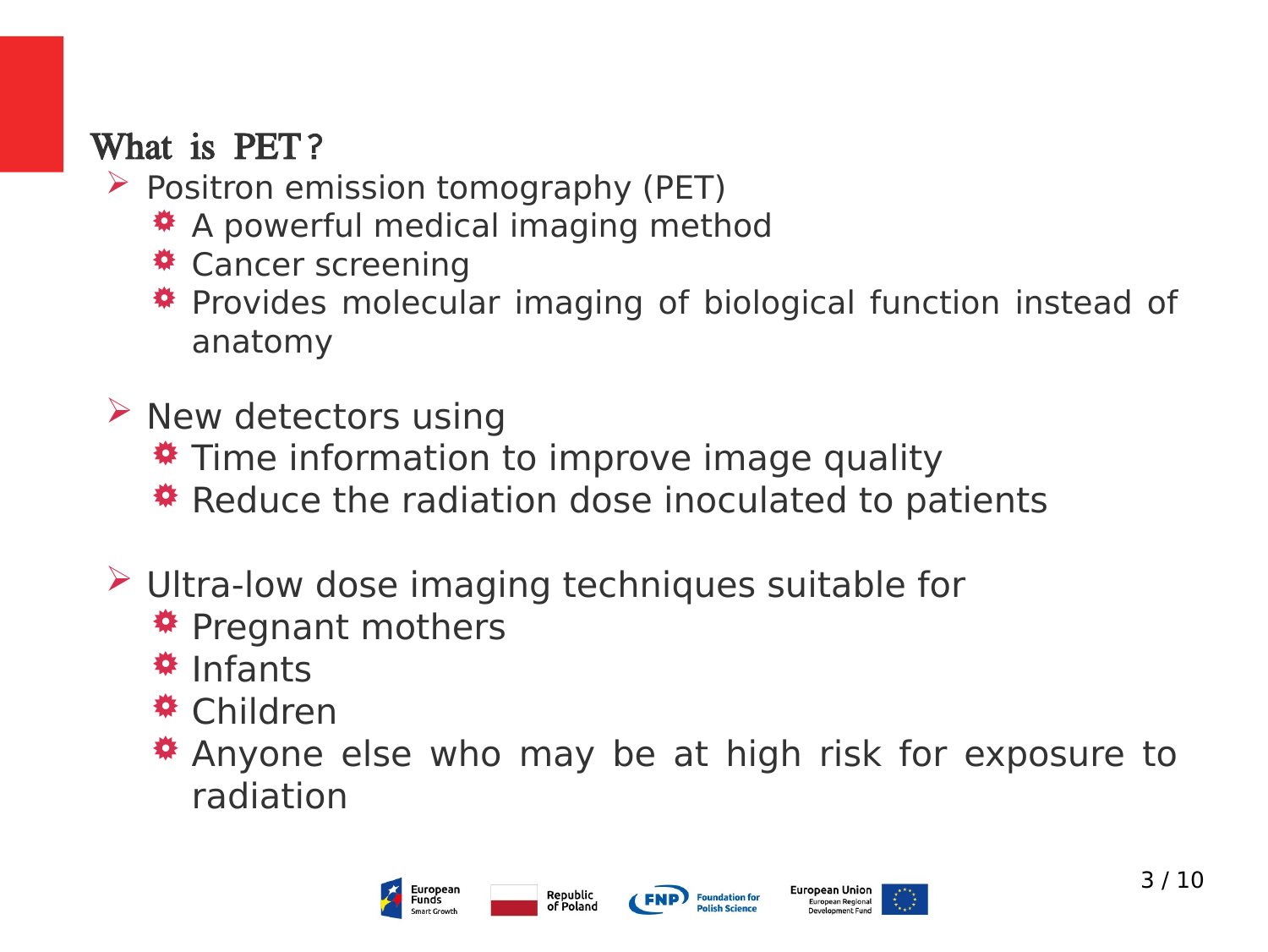### How it Works?



| <b>Radionuclide</b> | <b>Half-life</b> |
|---------------------|------------------|
| 11 <sub>C</sub>     | 20 min           |
| 13 <sub>N</sub>     | 10 min           |
| 15 <sub>O</sub>     | 2 min            |
| 18 <sub>F</sub>     | 110 min          |

#### Most widely used radiotracer in the form of F-18 FDG









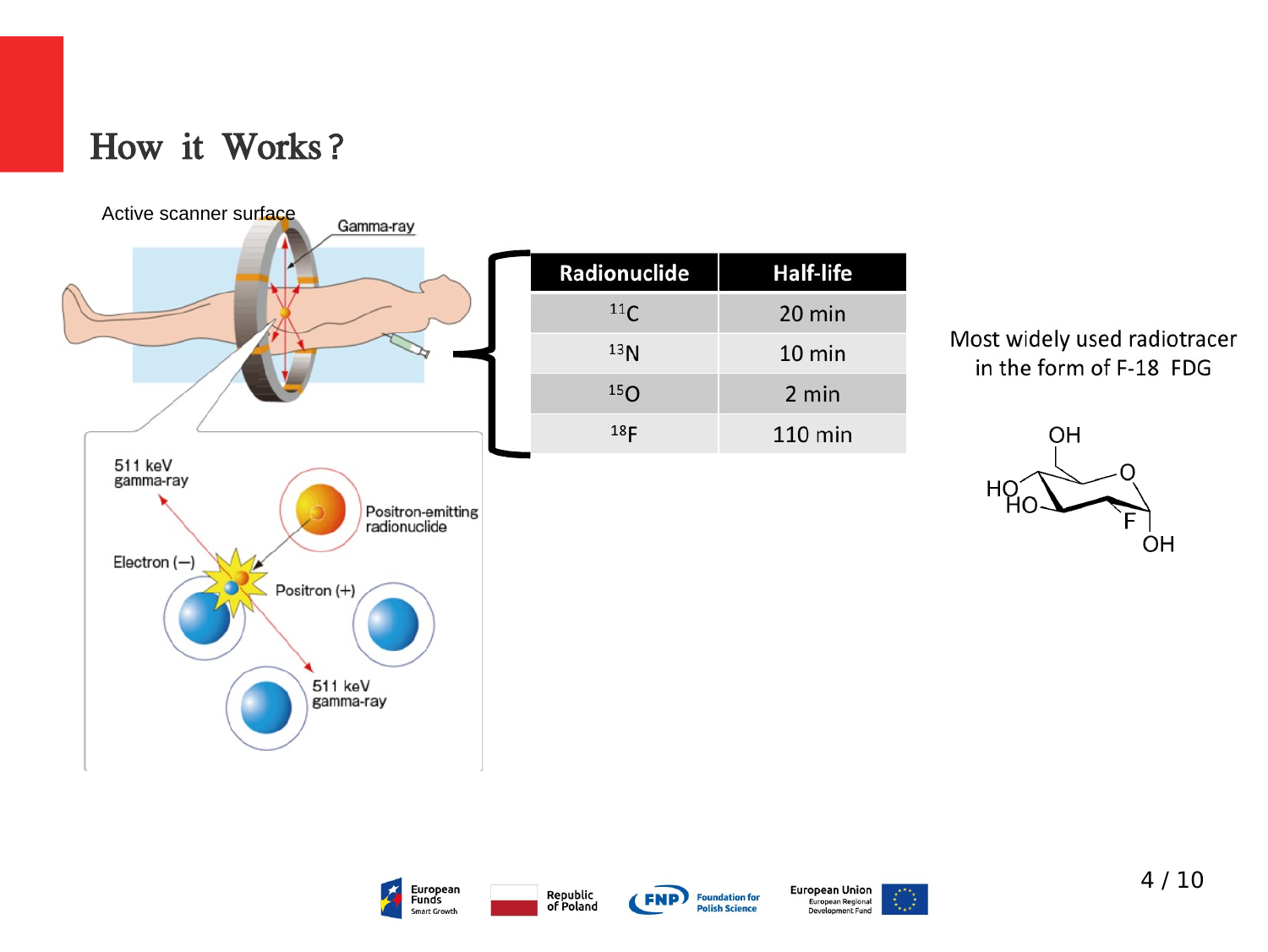### **The line of response (LOR) & Field of view (FOV)**

- ➢ The Photons hit detectors, construct **line of response (LOR)** for annihilation origin.
- ➢ **Field of view (FOV)** of the commercially devices is typically 20 cm to 30 cm then more than 85 % of the patient's body sit outside of the scanner.



https://the10ps-challenge.org/assets/img/10ps\_motivations\_06\_11\_19.pdf

https://radiologykey.com/pet-scanning-systems/





European Union European Regional

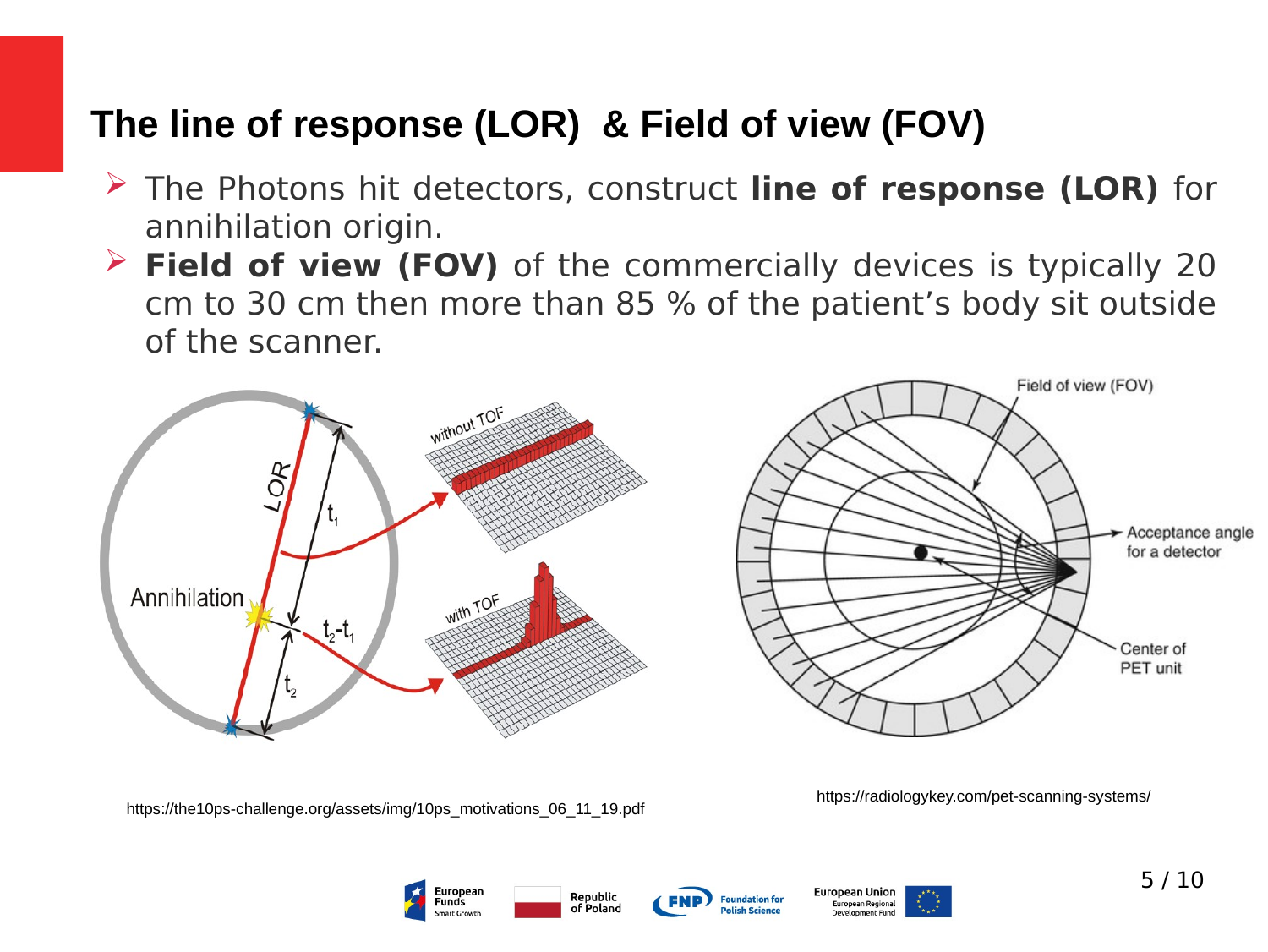## **Limitations of Current PET scanners**

#### **Conventional PET scanners cover**

- $\triangleright$  A small field of view (FOV)
- $\triangleright$  Sensitivity limitation

#### **The Time-Of-Flight (TOF) can increase**

- ➢ The PET scanner resolution
- $\triangleright$  Reduces the number of required annihilation photons



https://www.mdpi.com/sensors/sensors-19-05019/article\_deploy/html/images/sensors-19-05019-g003.png





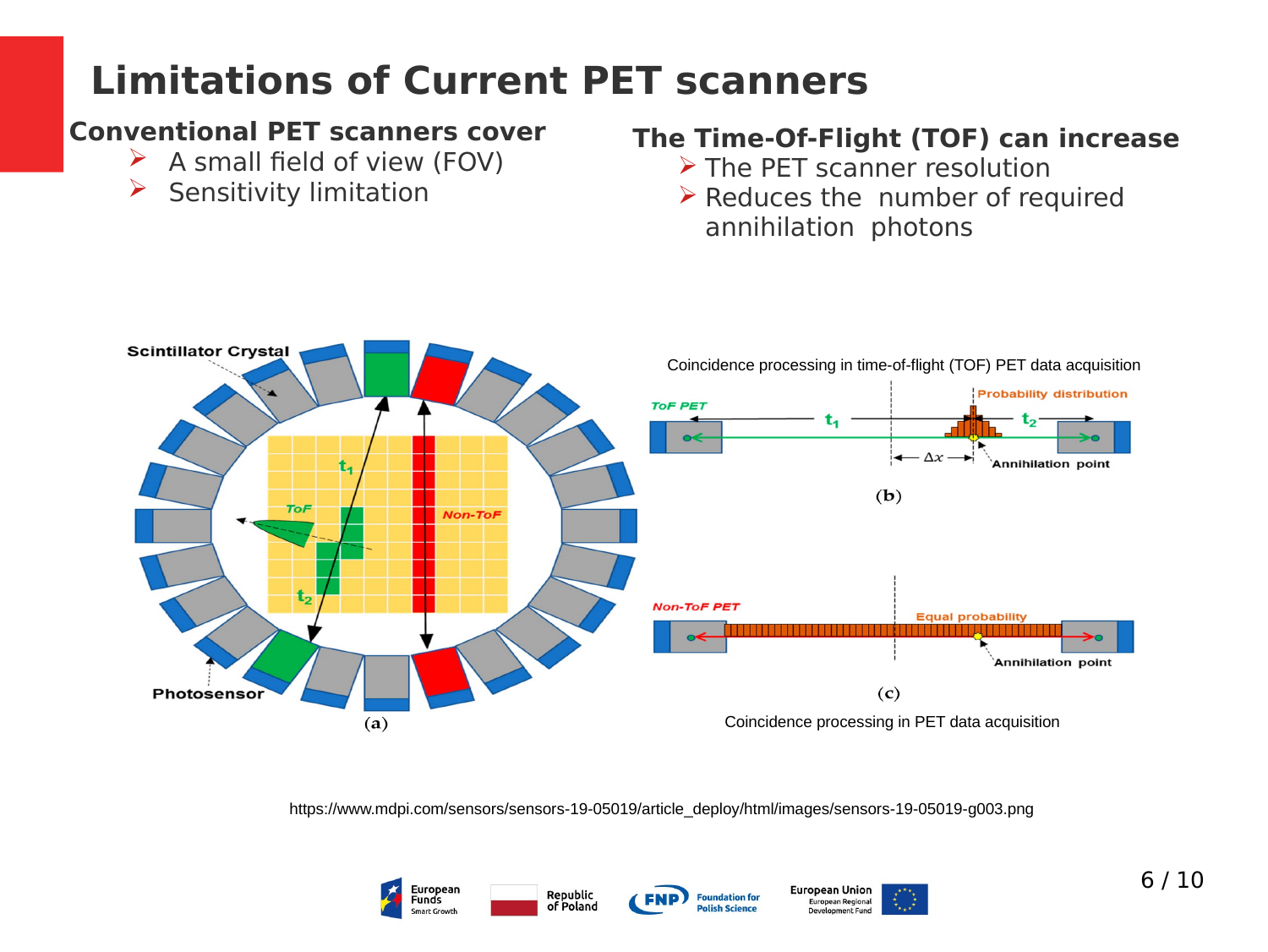# **Total-body TOF-PET scanner**

### We have proposed to use of a **total-body TOF-PET scanner** By adding more rings

- ✷ Ultra-low dose imaging
- ✷ Ultra-fast readout electronics
- ✷ A tight coincidence window around gamm-ray interactions
- ✷ Identifing individual gamma pairs
- ✷ Reconstructed individually the true positron annihilation vertex on an event-by-event basis



**Emerging technology coming from the field of direct dark matter searches for weakly interacting massive particles (WIMPs)**

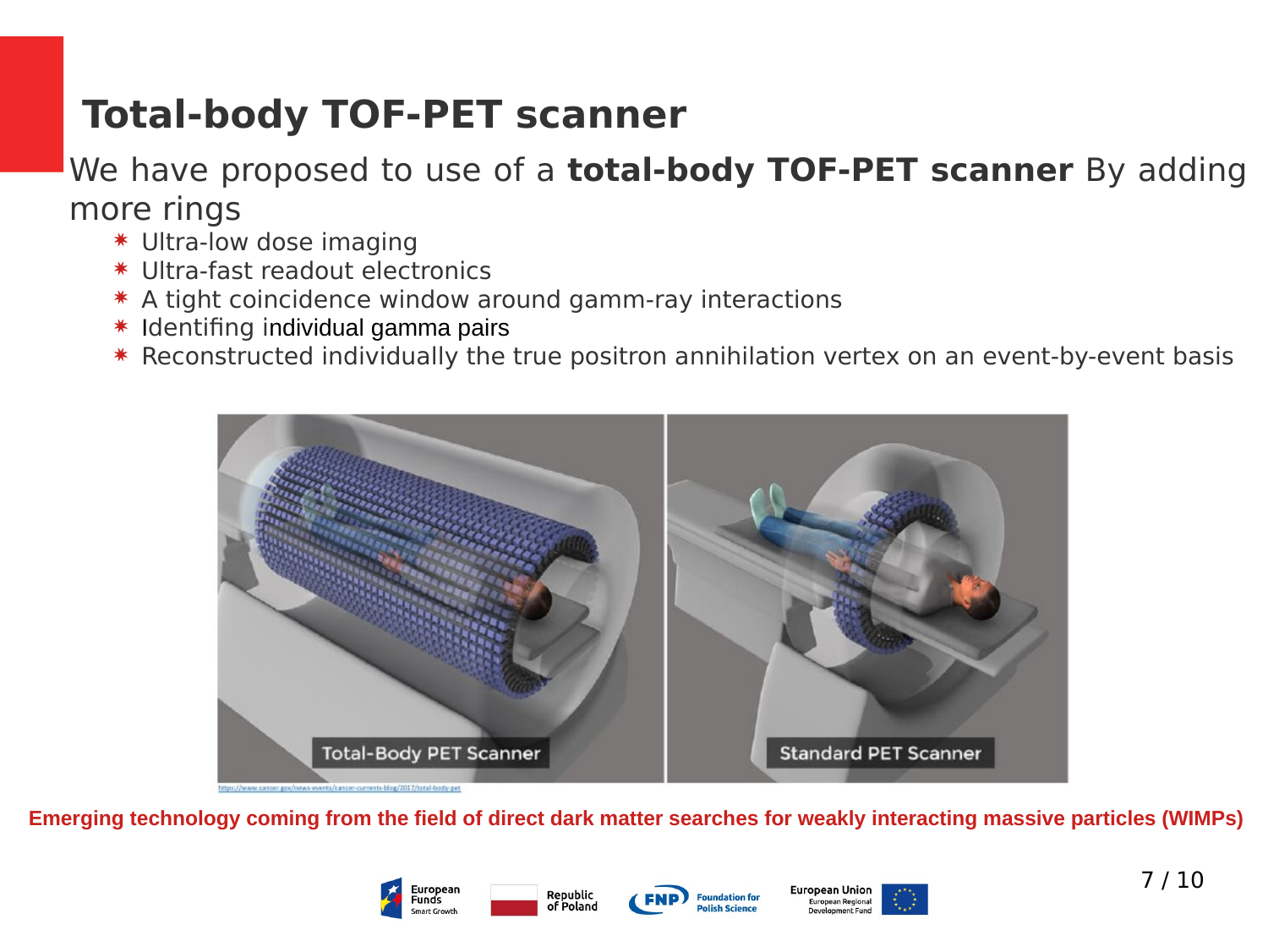### **The critical concepts**

1.Monolithic liquid argon (LAr) scintillator 2.Fast cryogenic SiPMs 3.Xenon doping (Fast Scintillation +Wavelength Shift)

### Detecting LAr Scintillation Light

➢Pure LAr and all surfaces coated with (TPB), referred to as LAr+TPB  $\triangleright$  Doping the LAr with xenon, referred to as LAr+Xe.

### Simulation Package Information

➢Simulation package developed for the DarkSide dark matter search experiment (modified)

- ➢ Monte Carlo simulation package, based on the Geant4 toolkit
- $\triangleright$  Tracking the charged particles, y-rays and the scintillation photons.
- $\triangleright$  Enabling full reconstruction of all events that have been simulated.



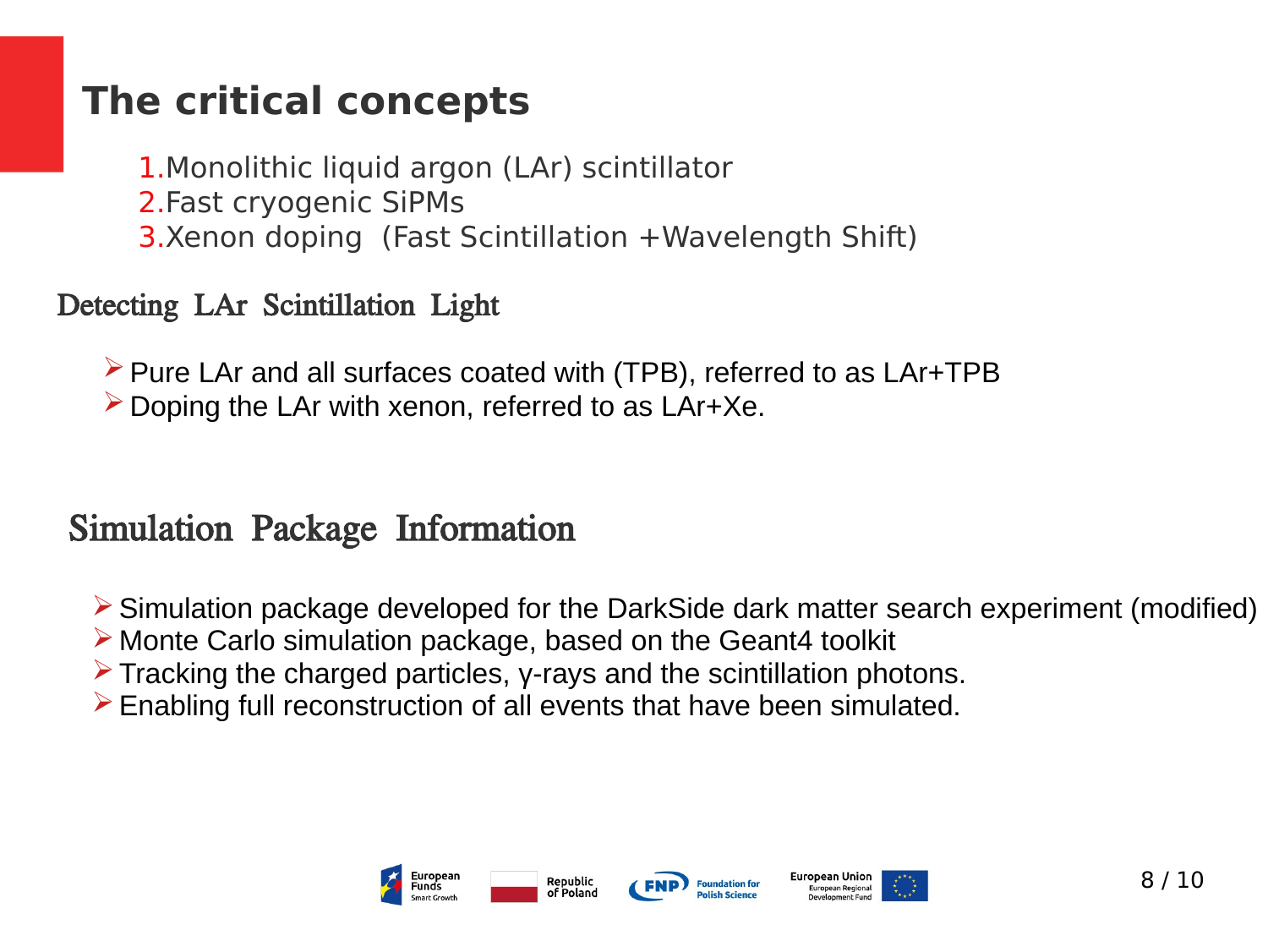### NEMA Guide

Performance Measurements of Positron Emission Tomographs (PET) Listed in the NEMA (National Electrical Manufacturers Association (NEMA) standards and guideline publications (working from 2 versions)

- ➢NEMA NU-2 2012 STANDARDS SIMULATIONS ➢NEMA NU 2-2018 STANDARDS SIMULATIONS
- Using three tests for each geometric configuration
	- ➢ Sensitivity
	- ➢ Spatial Resolution
	- ➢ Scattering Fraction



● Compare the image quality results with the results from the original geometry



#### **NEMA NU 2-2012 Image Quality Test**

TPB